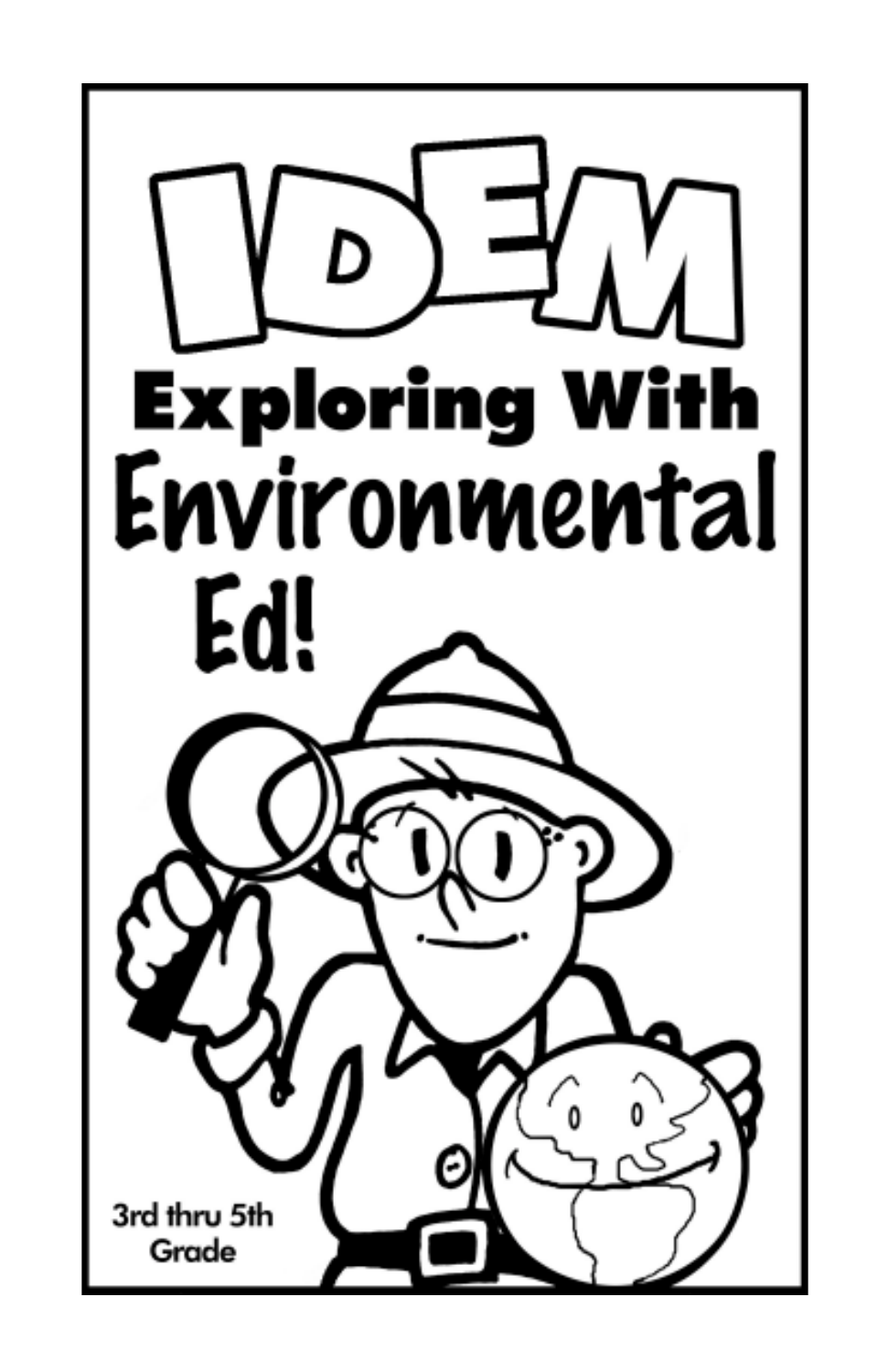## Dear Parent/Educator,

Welcome to the Indiana Department of Environmental Management's (IDEM) environmental education booklets for kids. The activities in this booklet are desianed to educate young children with regards to the different offices of IDEM and their responsibilities. We hope that children find these activities both educational and fun.

These activities follow current Indiana Department of Education science teaching standards which are listed on the back of this booklet. Activities for older grades are available separately through IDEM's education and outreach program. Please call 1-800-451-6027 and ask for extension 4-1790 or email info@dem.state.in.us for more information or materials.

Protecting the environment is the joint responsibility of IDEM and all Hoosiers. To achieve this goal, IDEM is made up of the following major offices: Air Quality, Pollution Prevention and Technical Assistance, Land Quality (including the Emergency Response section), and Water Quality. Together, these different offices work to accomplish one of IDEM's goals: to make Indiana a cleaner, healthier place to live. IDEM staff includes scientists, geologists, chemists, engineers, inspectors, and support personnel, all working to protect our environment.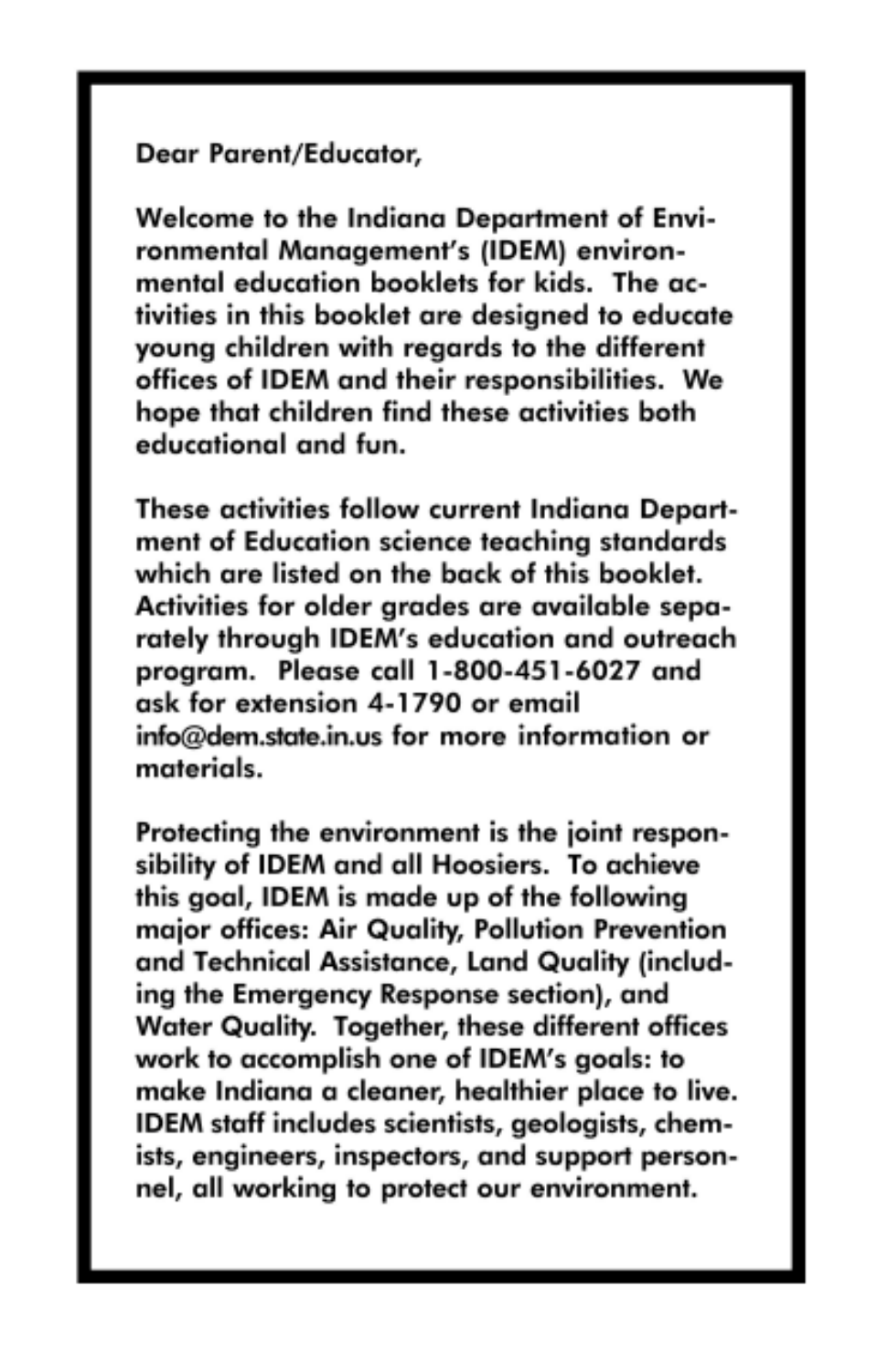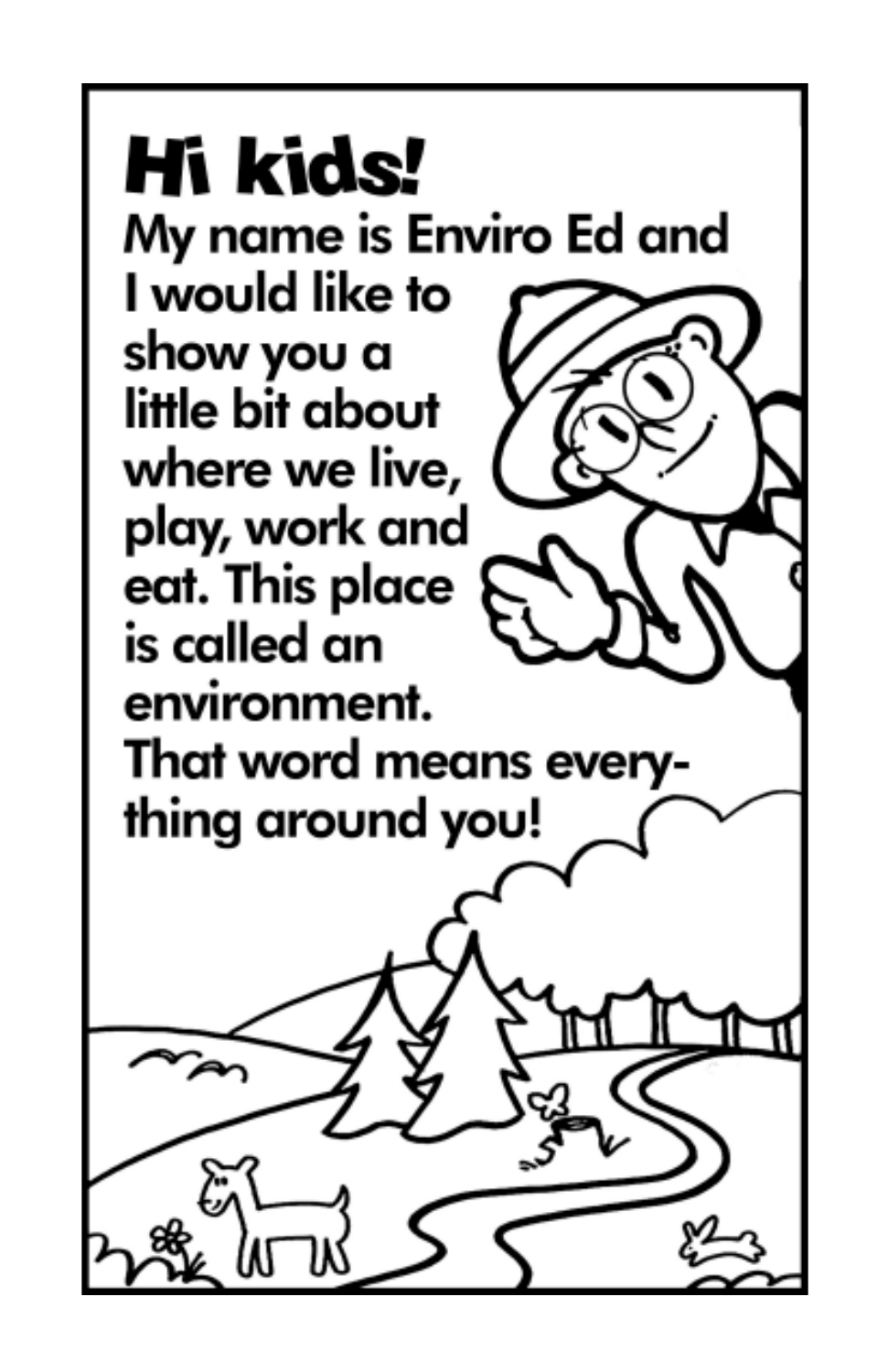Draw a type of environment here. (A favorite park, your backyard or even your bedroom.)

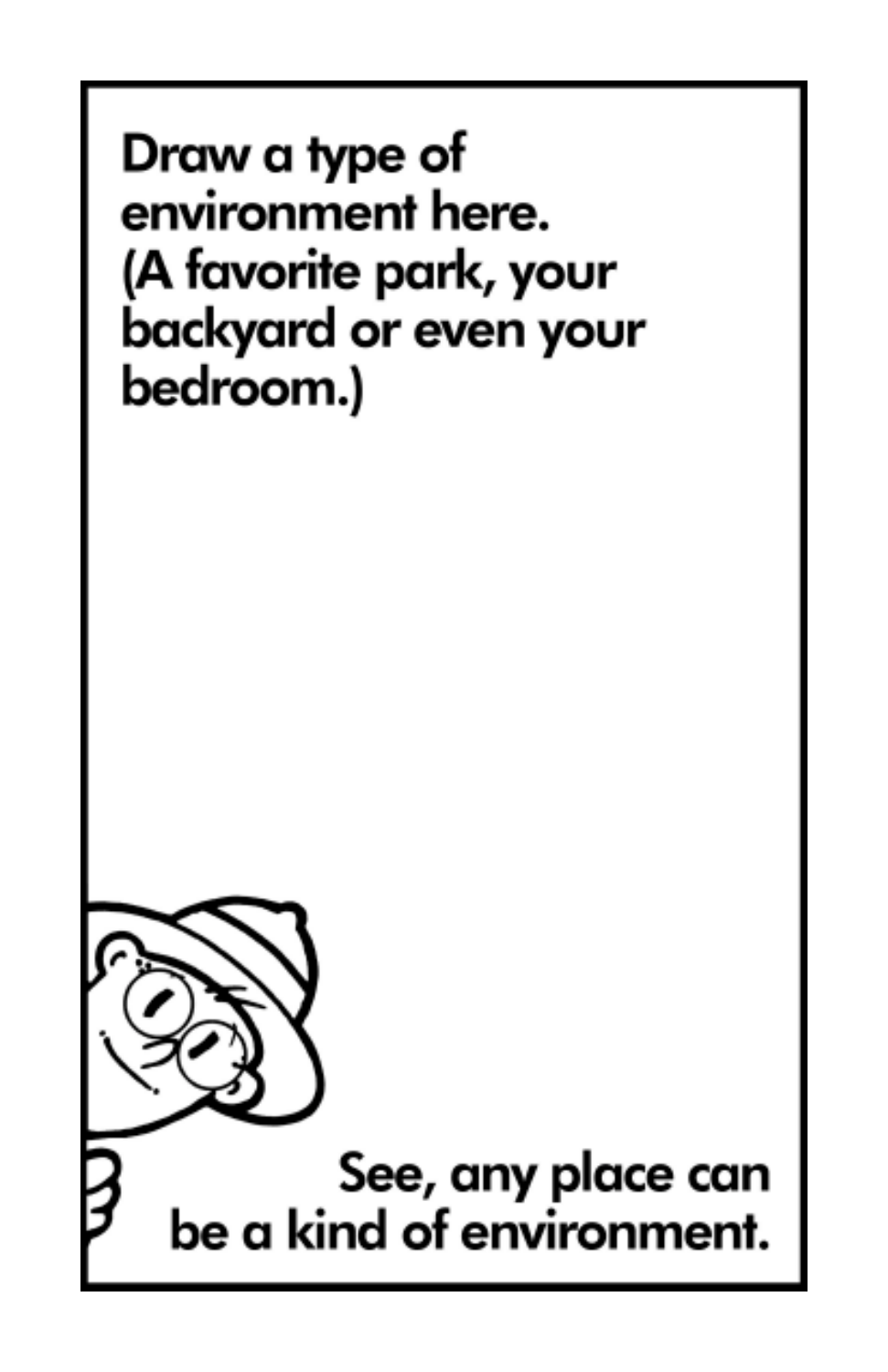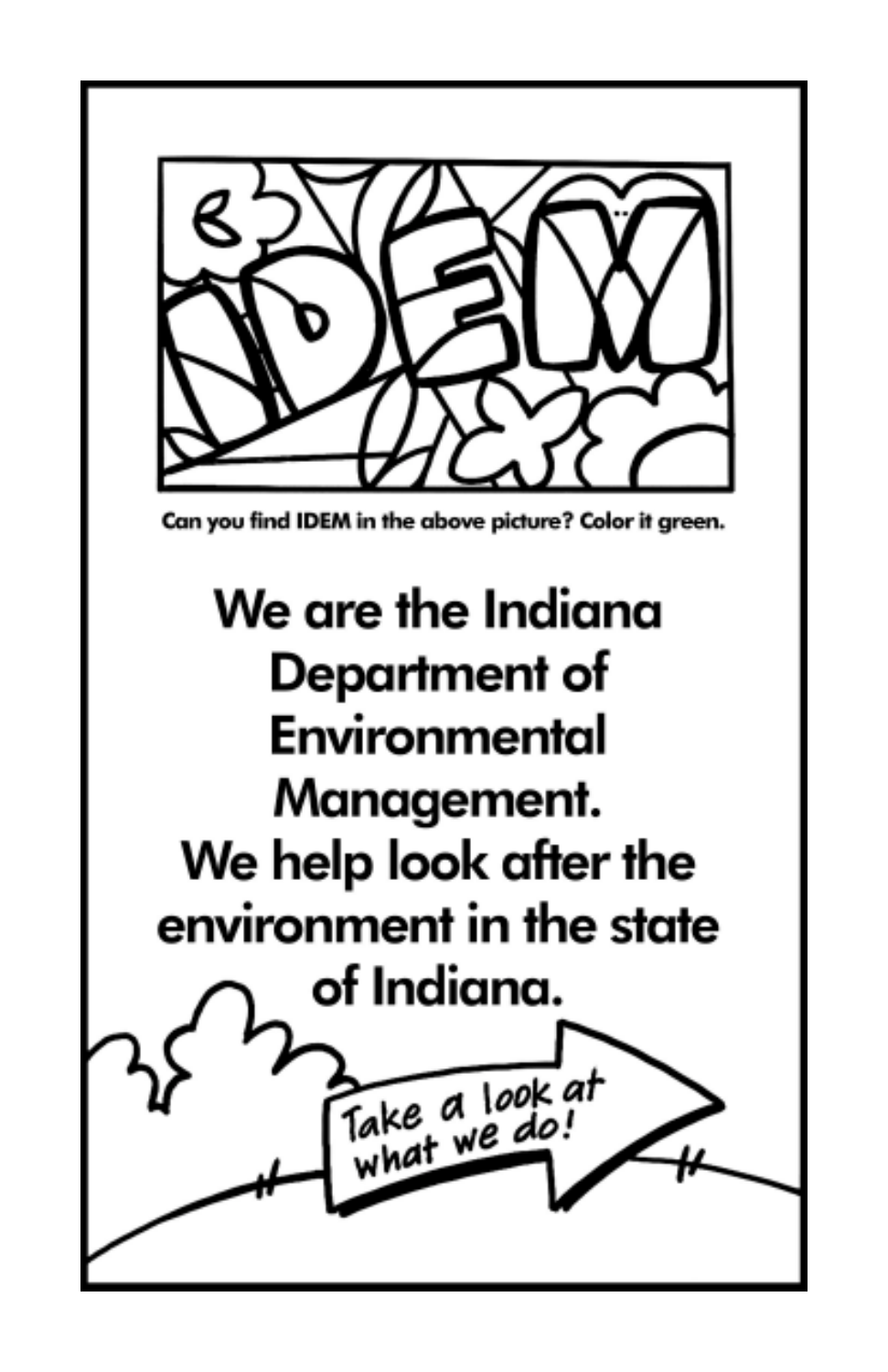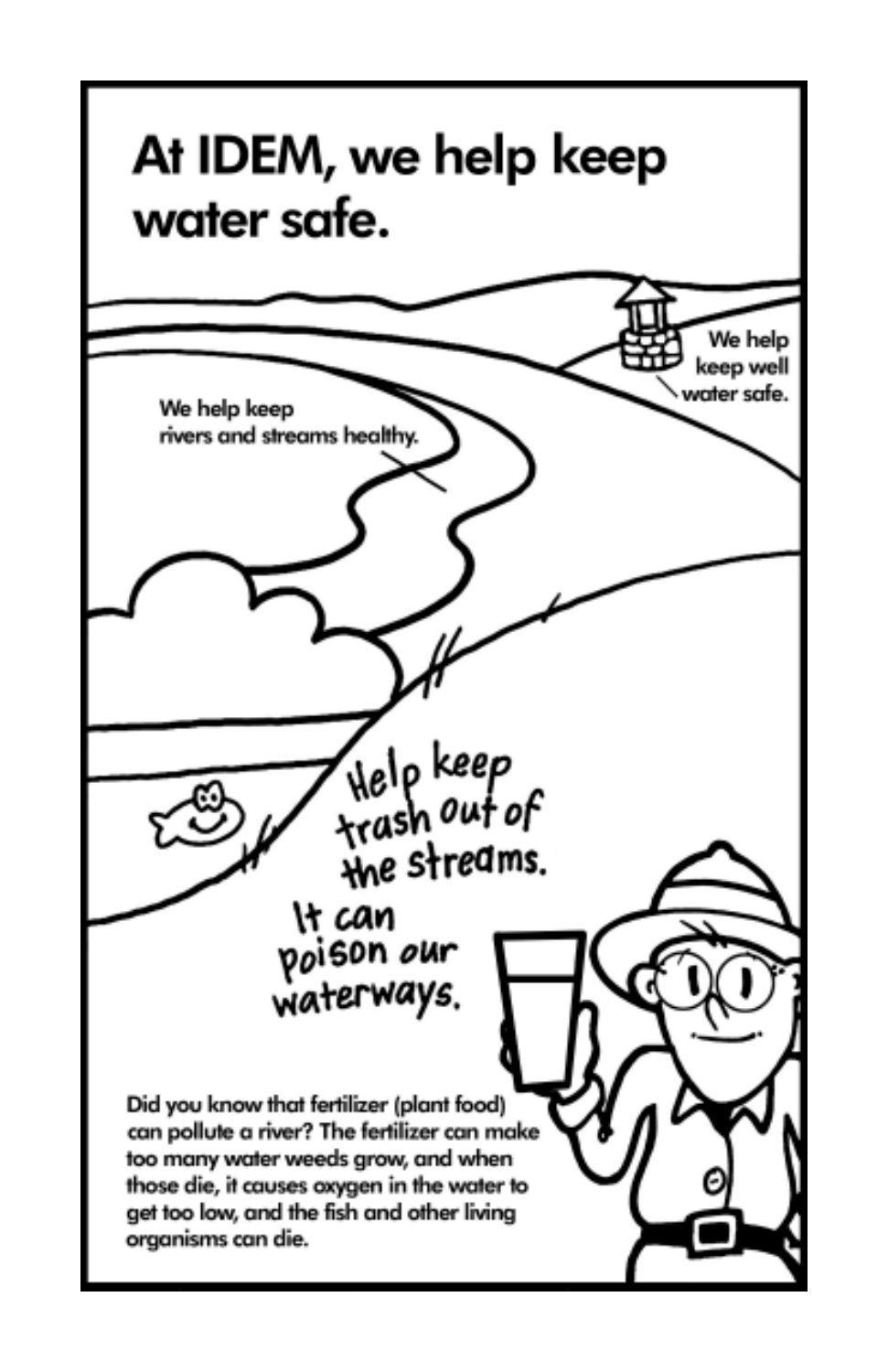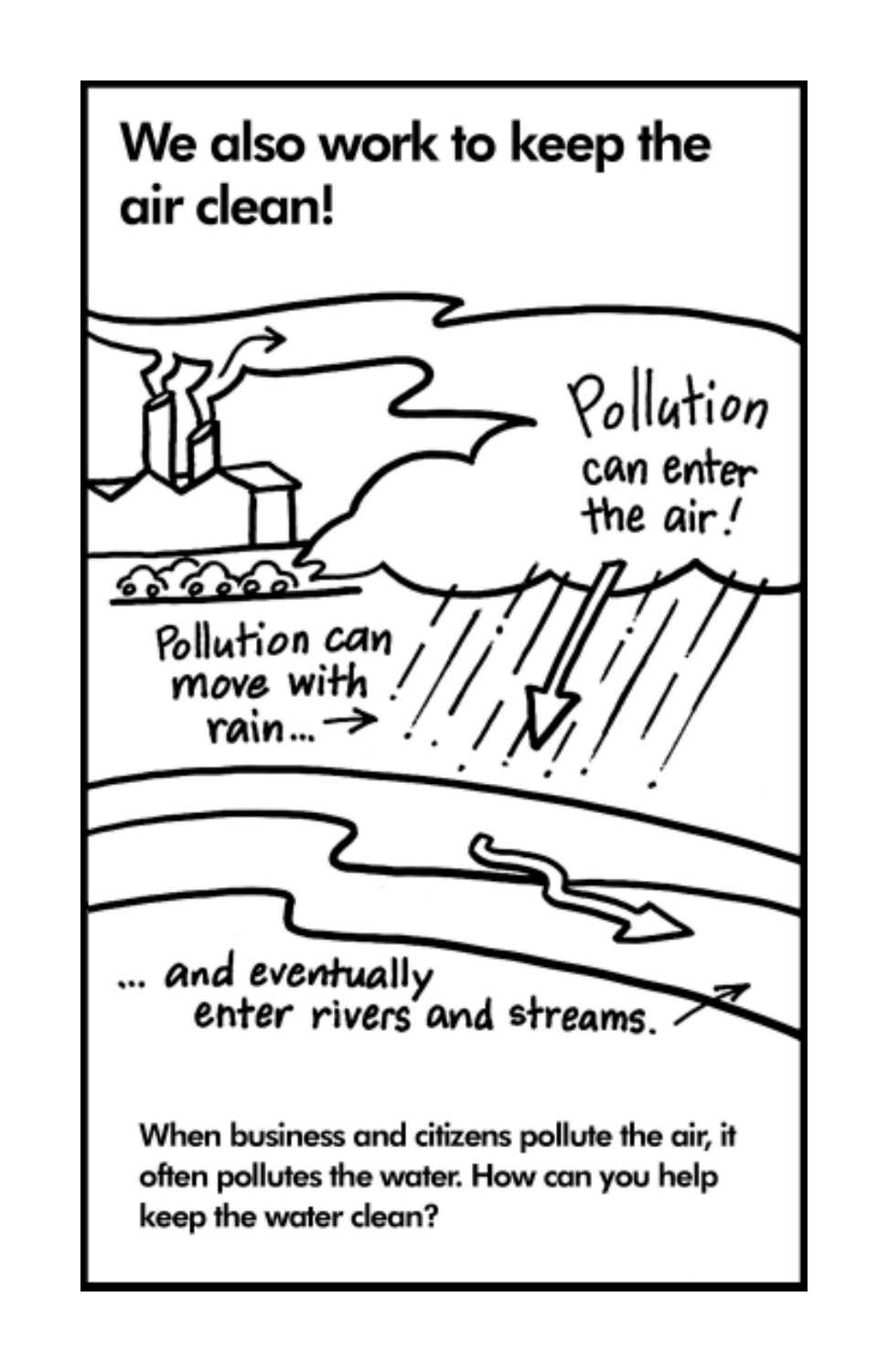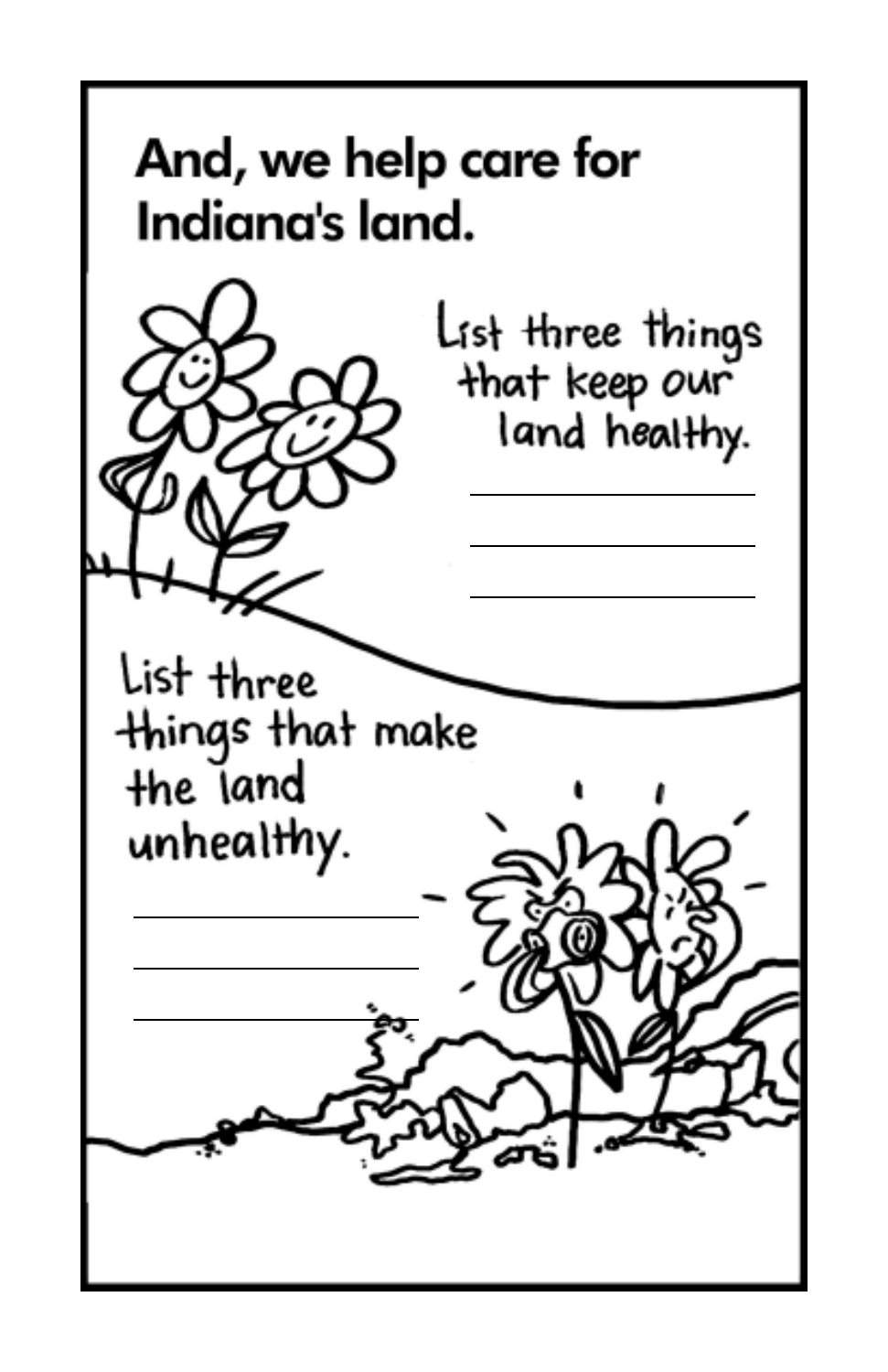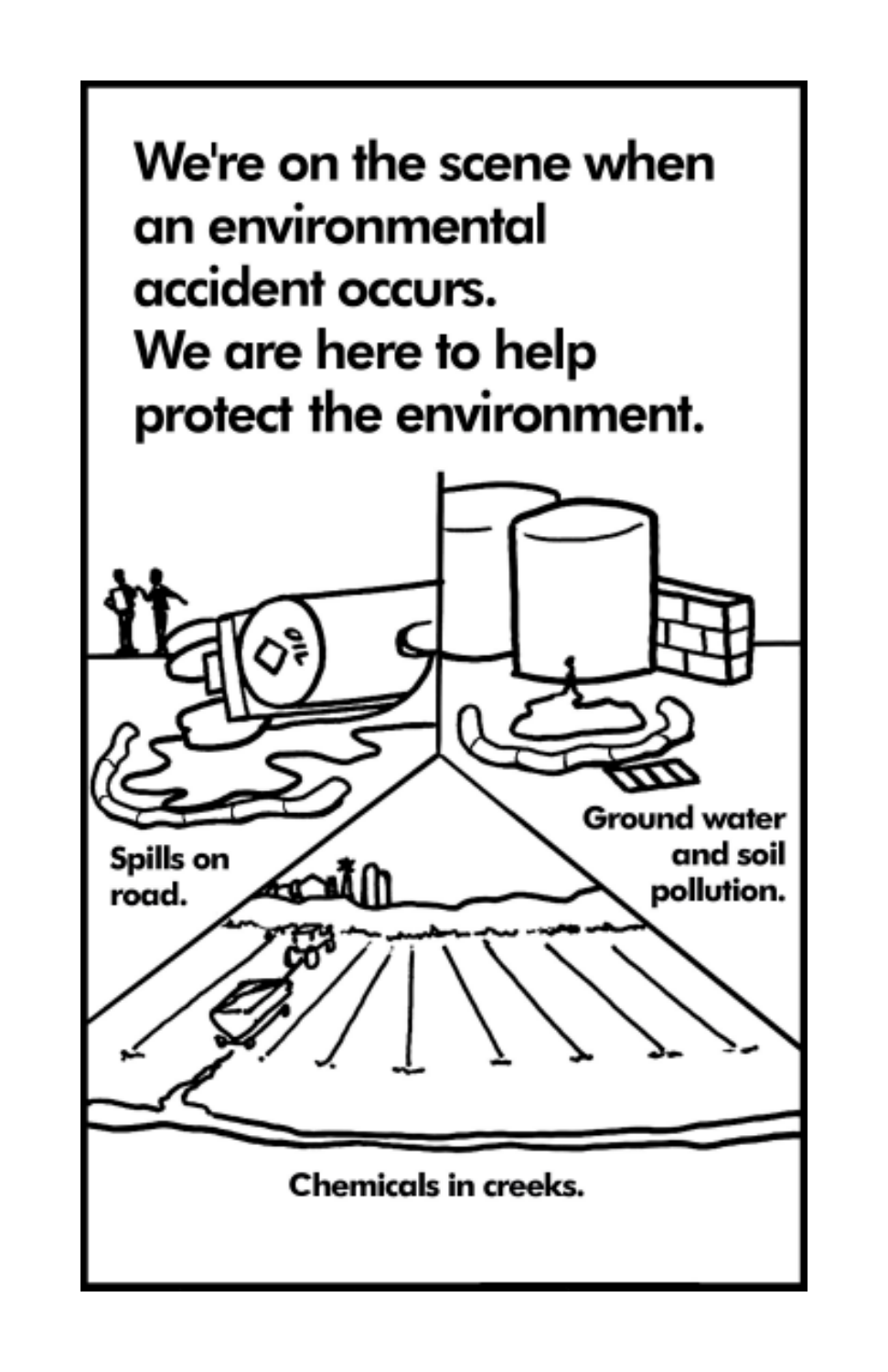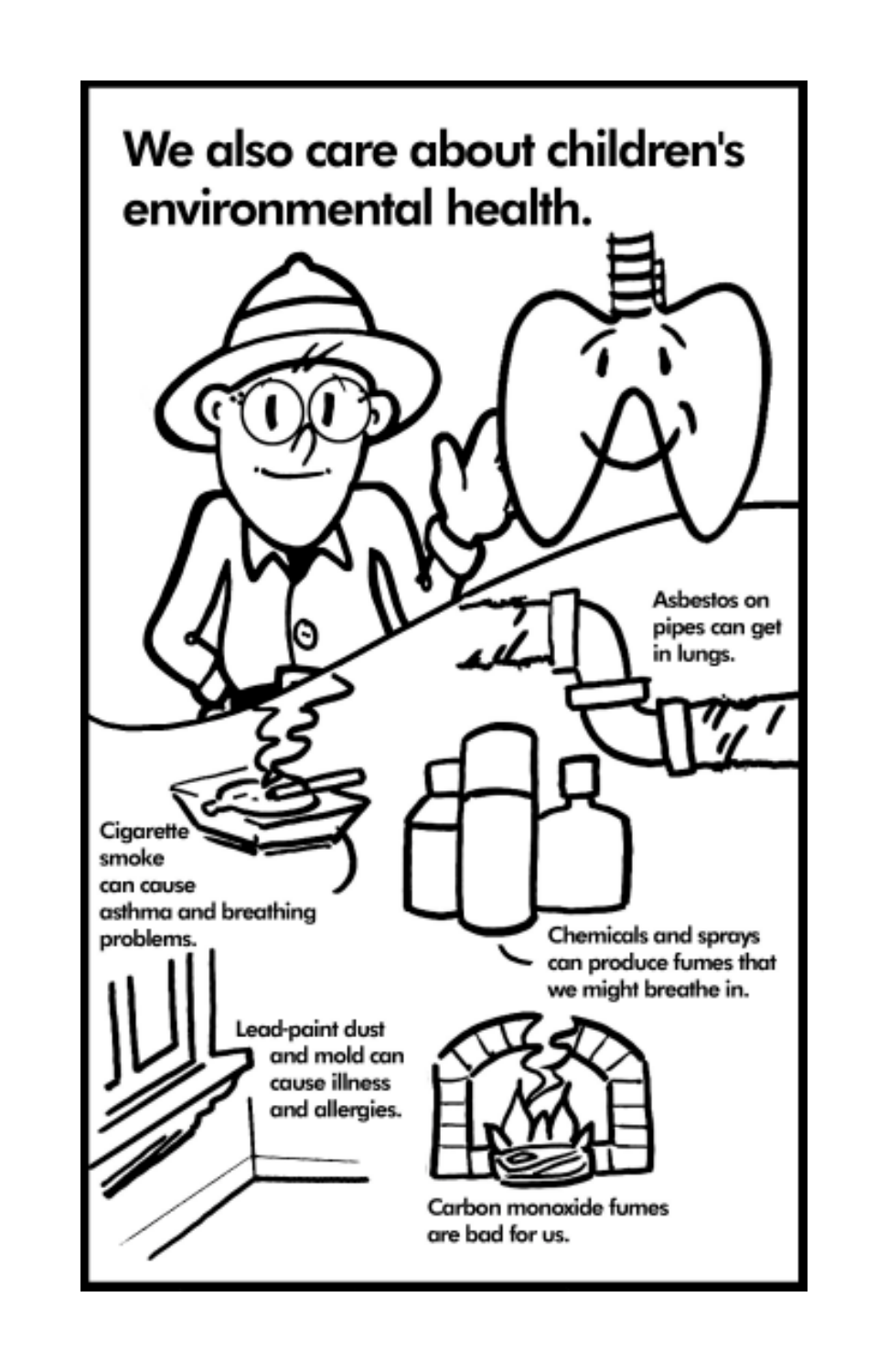

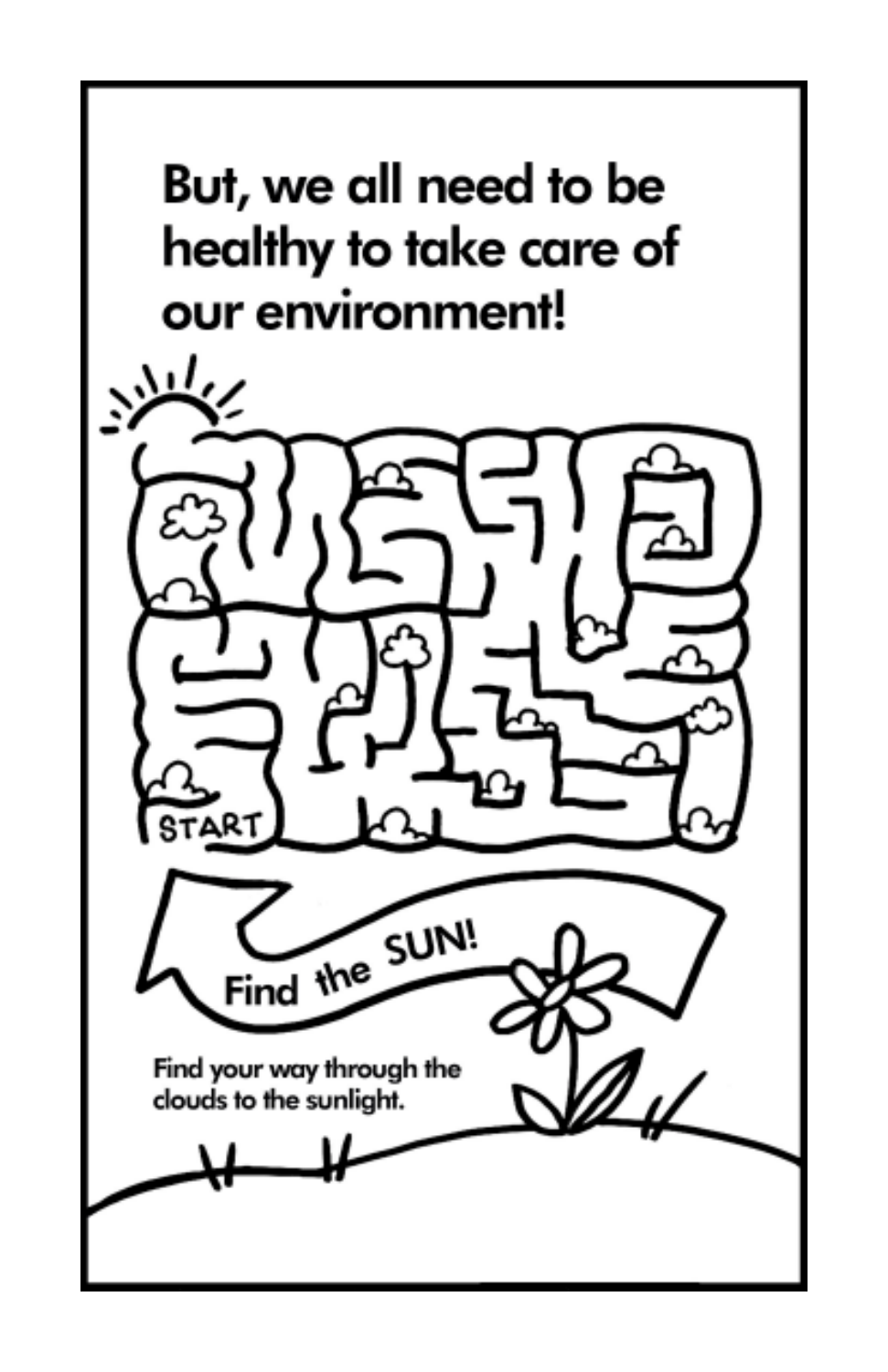# Help protect the ozone layer.

Ozone is a very special gas. It is good up high, but bad nearby.

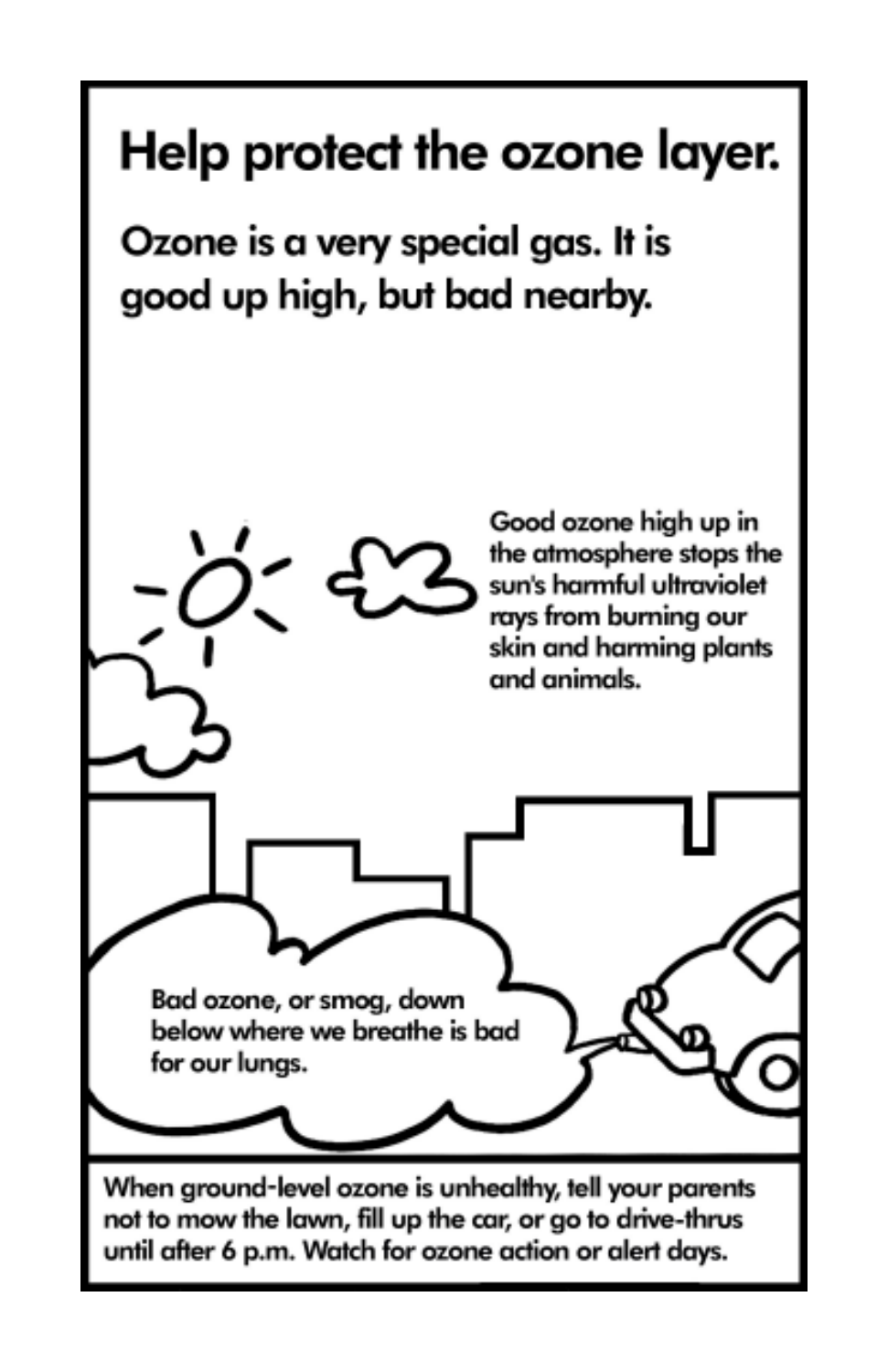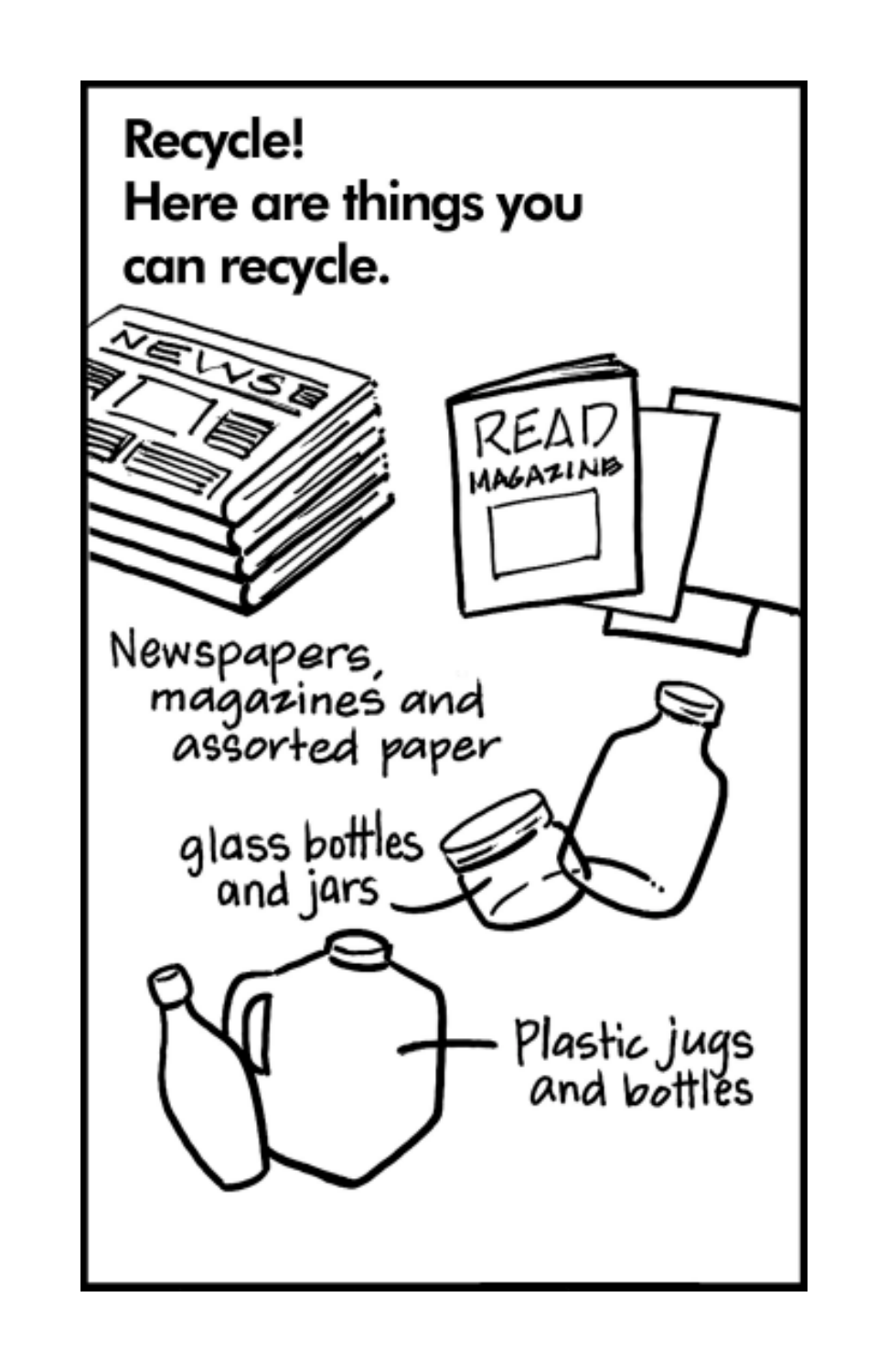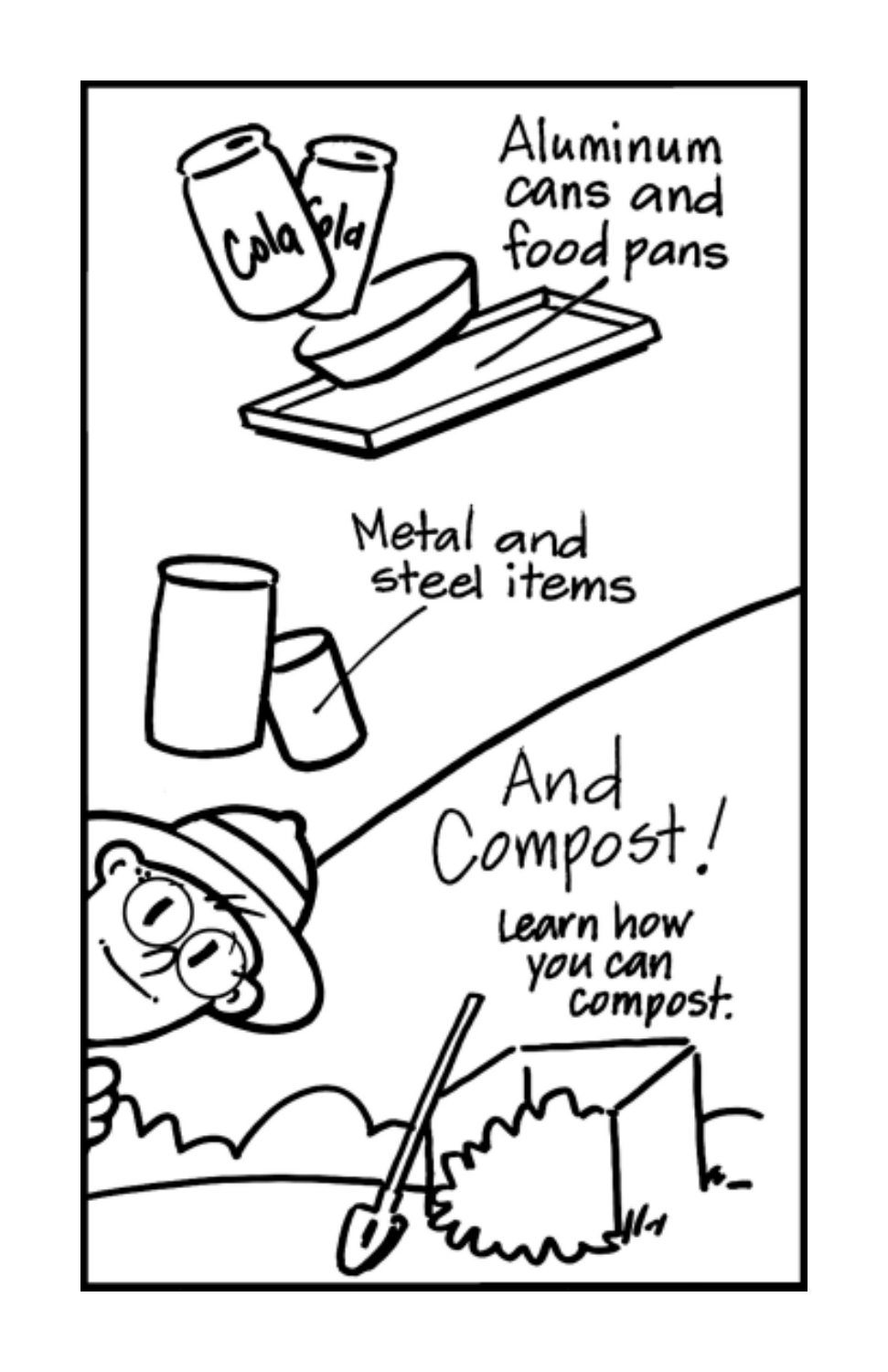## Help your parents learn how to keep your environment safe and healthy.

Contact IDEM at (317) 232-8603 or toll free at (800) 451-6027. You can visit http://www.IN. gov/idem/to learn what to do with these products.